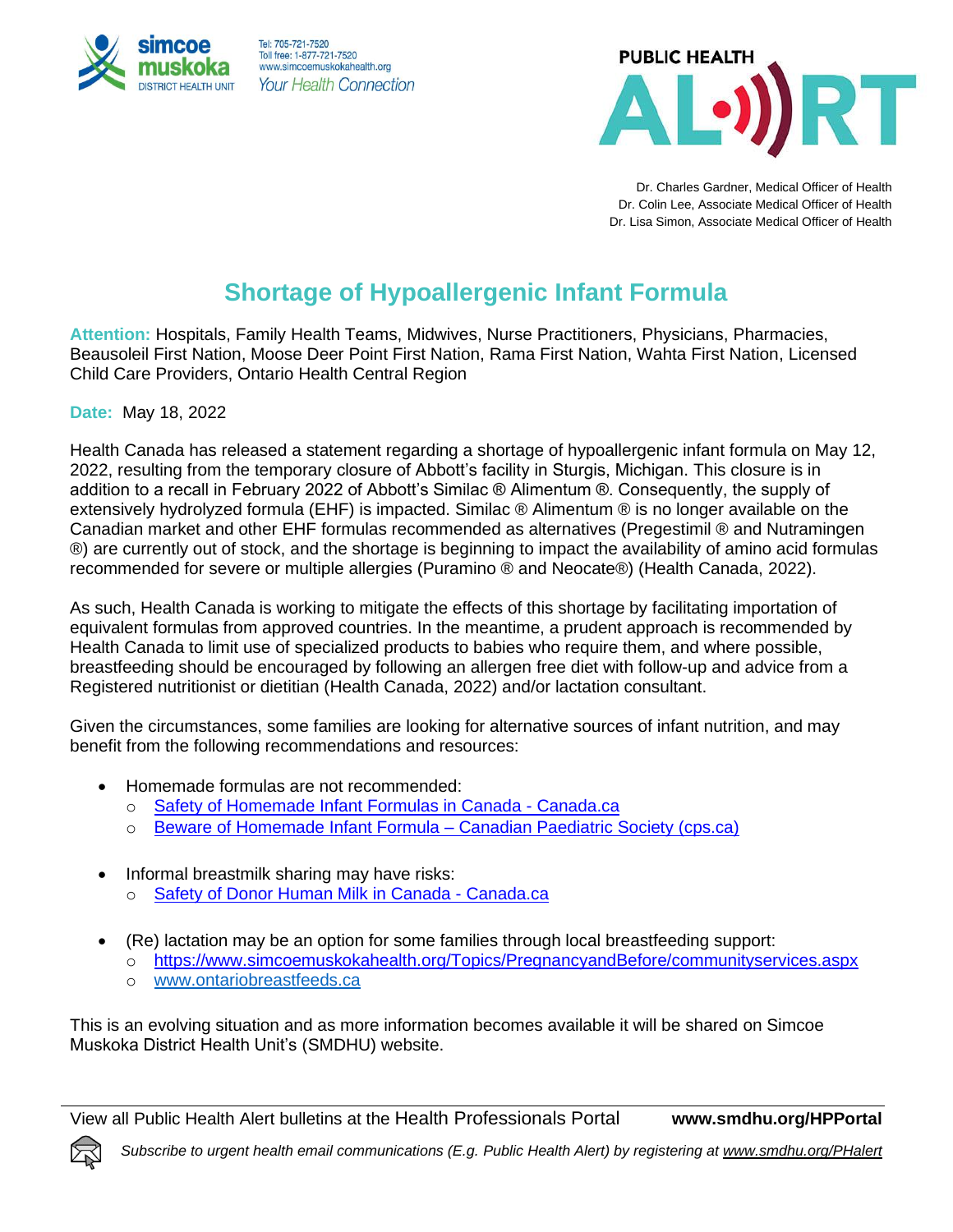

The information included in this alert is available for patients on SMDHU's website, within the Hypoallergenic Infant Formula Shortage resource:

[https://www.simcoemuskokahealth.org/Promos/Hypoallergenic-Infant-Formula-Shortage](https://can01.safelinks.protection.outlook.com/?url=https%3A%2F%2Fwww.simcoemuskokahealth.org%2FPromos%2FHypoallergenic-Infant-Formula-Shortage&data=05%7C01%7CPamela.Dechamplain%40smdhu.org%7Ceb8f4cdb7bd74a5b2b0a08da38fb9526%7Cff1522bfac0b4820bc4c4c6186b0fc89%7C0%7C0%7C637884950430599961%7CUnknown%7CTWFpbGZsb3d8eyJWIjoiMC4wLjAwMDAiLCJQIjoiV2luMzIiLCJBTiI6Ik1haWwiLCJXVCI6Mn0%3D%7C3000%7C%7C%7C&sdata=nC5oL8jYiGTCuIiHEpen2VJ9V8WD2mUfMzOpUHgAzgk%3D&reserved=0)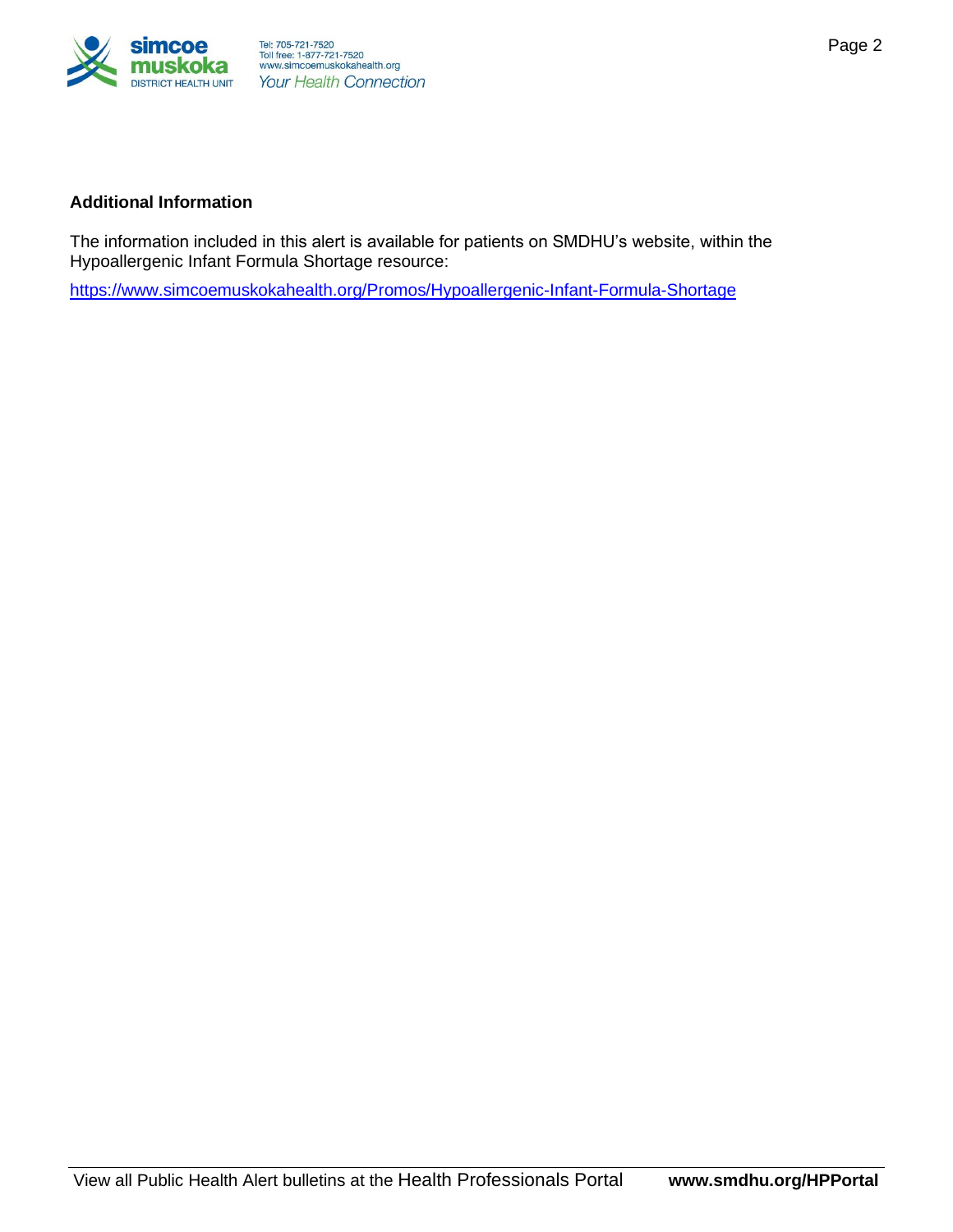

Santé Canada

**Health Products** and Food Branch Direction générale des produits de santé et des aliments

> Food Directorate 251 Sir Frederick Banting Driveway Tunney's Pasture, A.L. 2202E Ottawa, ON K1A 0K9

May 12, 2022

## **Subject: Update regarding the shortage of hypoallergenic infant formula**

Dear health care professionals,

As you are aware, a food [recall](https://recalls-rappels.canada.ca/en/alert-recall/certain-abbott-brand-powdered-infant-formula-products-recalled-due-cronobacter) warning was issued in February 2022 in relation to certain powdered infant formula products manufactured in Abbott's facility in Sturgis, Michigan. This facility is a key supplier for many countries including the USA and Canada. The Sturgis facility remains closed, and a reopening date has not been communicated. Abbott Laboratories is working with the United States Food and Drug Administration to establish the necessary corrective actions to ensure that production can resume.

The recall of Similac<sup>®</sup> Alimentum<sup>®</sup> infant formula and the extended closure of the Sturgis facility are affecting the availability of extensive hydrolyzed formulas (EHF) in Canada and abroad. The situation is evolving rapidly. Similac<sup>®</sup> Alimentum<sup>®</sup> is no longer available on the Canadian market, and other EHF formulas recommended as alternatives and authorized by Health Canada (Pregestimil<sup>®</sup> and Nutramigen<sup>®</sup>) are currently out of stock. This is in turn beginning to affect the availability of amino acid formulas recommended for severe or multiple allergies (Puramino® and Neocate®).

Health Canada is taking this situation very seriously and is actively working to mitigate the effects of this shortage. The Department published an [interim policy](https://www.canada.ca/en/health-canada/services/food-nutrition/legislation-guidelines/policies/interim-policy-importation-sale-infant-formula-human-milk-fortifiers-metabolic-products.html) to facilitate the importation of equivalent infant formulas products that are approved in countries with similar regulatory standards to Canada and are safe to use. The interim policy includes a list of products suitable for importation that is updated regularly.